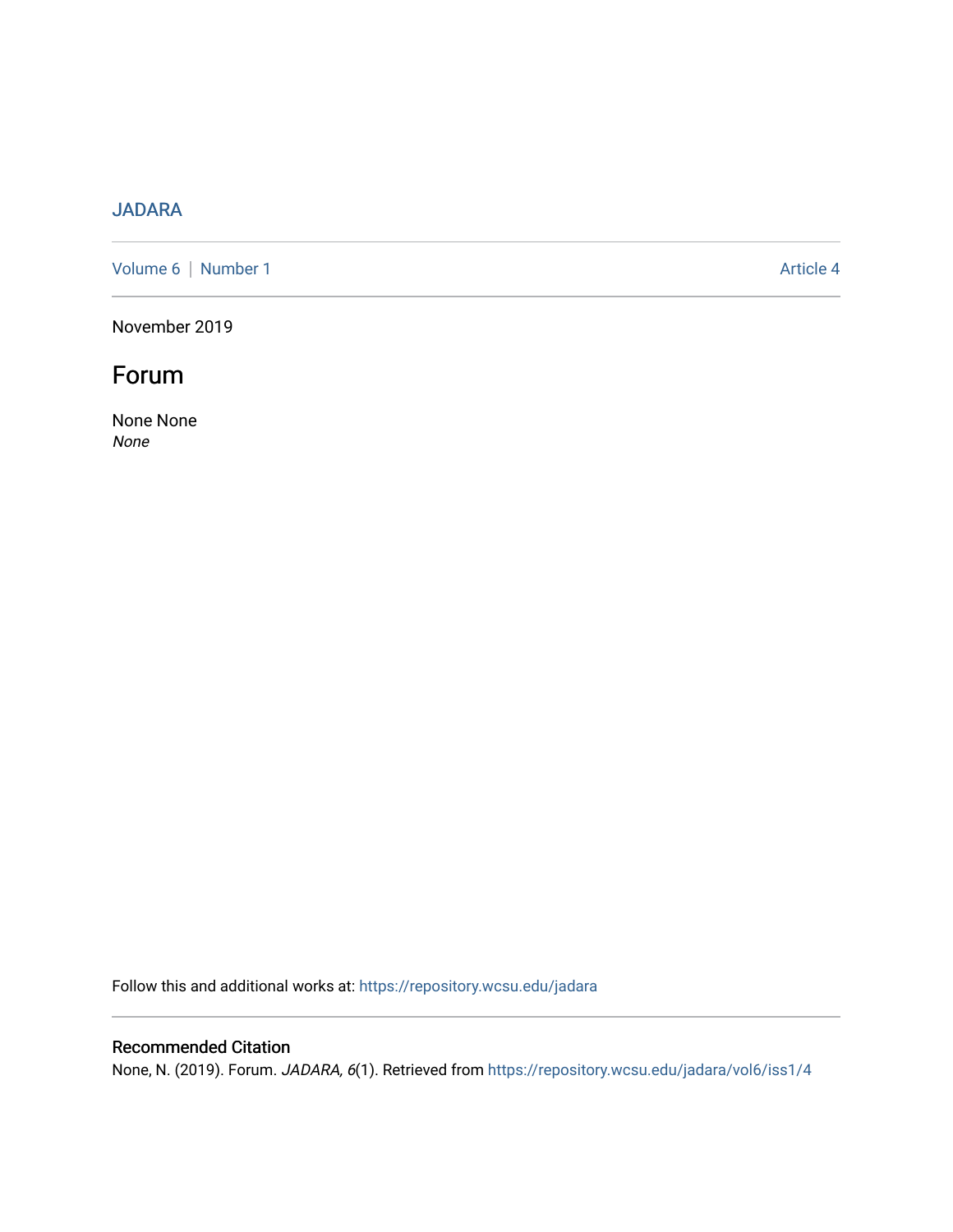None: Forum

# FORUM

#### MORE ABOUT THE FACTORS CONTRIBUTING TO THE DEAF ADULTS' POOR IMAGE

#### TO THE EDITOR:

"The article, "Some Factors Contributing to the Deaf Adult's Poor Image" in the January 1972 Journal of Rehabilitation of the Deaf (pages 29-31), mentions several well-known factors that do downgrade the image of the adult deaf. While I agree to some degree with the responsibility for these factors by the deaf themselves, I do not think and hope that the writer did not intend to lay the entire blame at the feet of the adult deaf.

There is one factor that was entirely overlooked which seems to me to be the most important problem that prevents greater success toward obtaining employment for the deaf and helping them keep their jobs. I refer to the fact that practically none of us has given thought to the great need for preparing the "Hearing World" that deafness even exists. The average hearing person visualizes the blind person when they are, for the first time, faced with a deaf person. How often have you heard them react by saying, "Oh, but they can read braille, can't they?"

There are many negative image examples in the former article but there seems to be a very soft pedal used in saying who is to blame or perhaps erroneously without intent, blaming it entirely on the deaf. Those unpleasant voice noises are 100% chargeable to teachers who have kidded themselves into thinking that these are necessary and will eventually develop into the miracle of acceptable normal speech. The deaf child's parents cannot be blamed for this because they have been brainwashed into agreeing with the teacher. Likewise, the houseparents should not be blamed because the only substitute is the use of some form of manual communication  $$ which is generally taboo. The resulting situation is one of continuous

1

Afr. Cranwill is retired but serves as a consultant to the Council of Organizations Serving the Deaf.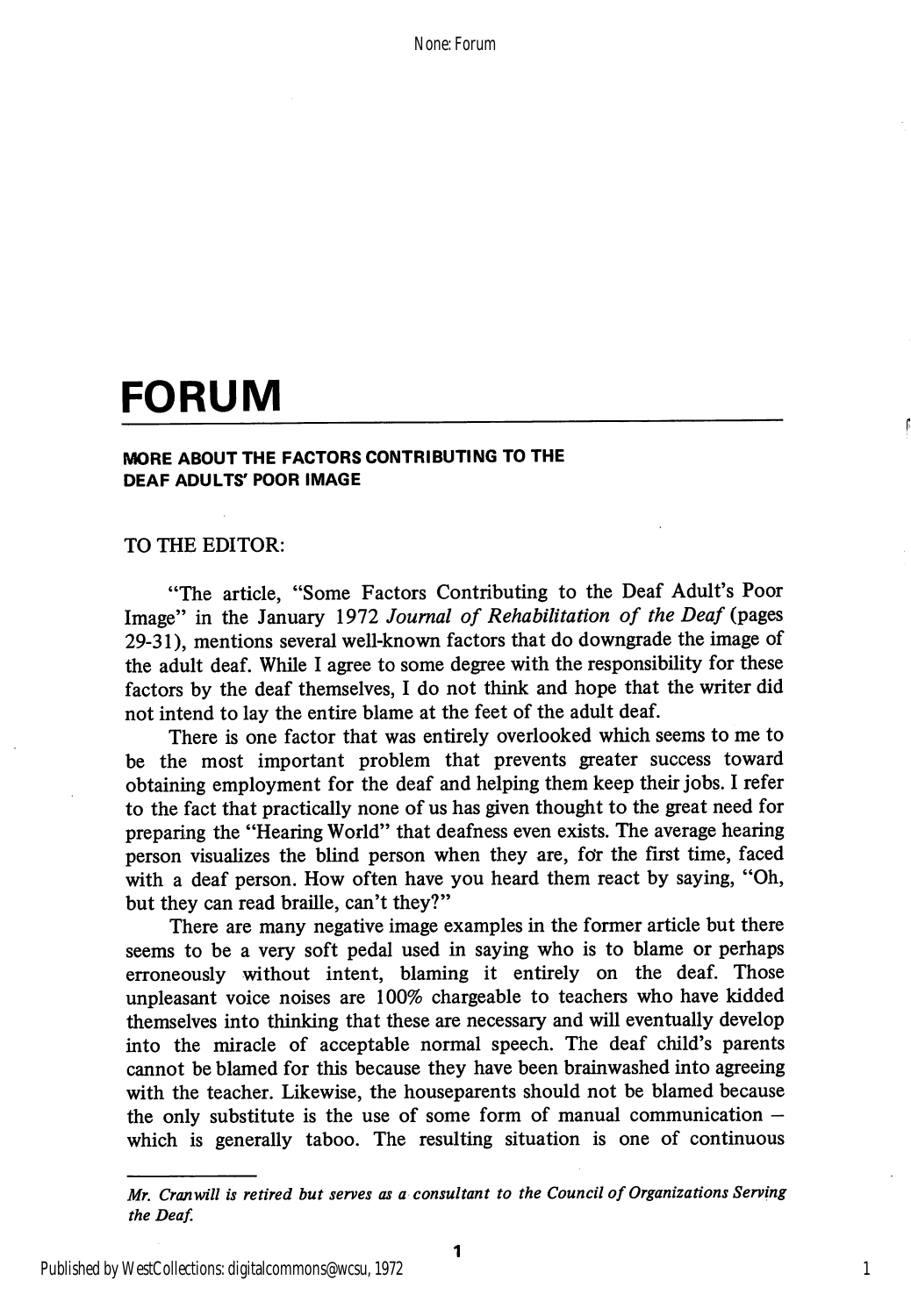grunting and simultaneously using "underground, horrible signs invented by the students" as a means of communication.

The real responsibility for this kind of a situation that builds and makes it habit-forming into adulthood is in the hands of the school's top executive administrator. Only his concern and leadership toward correcting it is the answer to this problem.

The previous article does say that to secure the necessary corrections, "full communication must first be established between the deaf child and his parents as well as his school teachers and counsellors." AMEN to that. And I hope that the author meant this to be a "two-way" means of communication, otherwise there could be no learning accomplished without it.

Total Communication seems to be the only answer to a deaf child's improved educational achievement. The Model Secondary School for the Deaf appears to be filling an important void in a deaf child's educational experience and probably most important of all — the new Kendall School Demonstration Project which involves pre-school age children with their parents attending together in order to develop this vital communication facility. All of these very new and innovative steps point to great things to come. I forsee, in due time, generations of much more highly educated and trained deaf people. But WHAT GOOD WILL ALL OF THIS BE when we still have the great majority of hearing citizens who control our society completely IGNORANT about DEAFNESS? If we do nothing about this "All-controlling factor" as to recognizing and understanding deafness and all of its related problems — we can be accused of gross short-sightedness and be responsible for even greater hardships facing future generations of the deaf.

I, for one, now plan to spend all of my spare time and energy, not WITH the deaf, but FOR the deaf by addressing myself to hearing groups about deafness. How many of you (including those deaf persons with good speaking voices) will join me and break away from talking to ourselves in the future? Many of you can and will, I hope. This is our next greatest "Breakthrough" that is needed.

Perhaps I should close this article with a more positive and pleasant revelation. The Alexandria Potomac Lions Club, the first service club to be organized by deaf men has taken tremendous strides to gain the attention and concern for the betterment of situations surrounding the deaf through patiently taking step by step actions to inform one million Lions all over the world about the phght of the deaf. This Club, first passed a Resolution to create a Lions Helen Keller Memorial Fund for the Deaf, Inc. We had the interest and help of our hearing Lions officials and friends. It became an immediate District-wide Lions project and by now it is recognized as one of the categories in Lions International Foundation, Inc. for gifts and bequests. Of greater importance. Lions International has created "Hearing Conserva tion and Work For the Deaf" as an official Lions Major Activity for over 23,000 Lions Clubs in the U.S.A.

2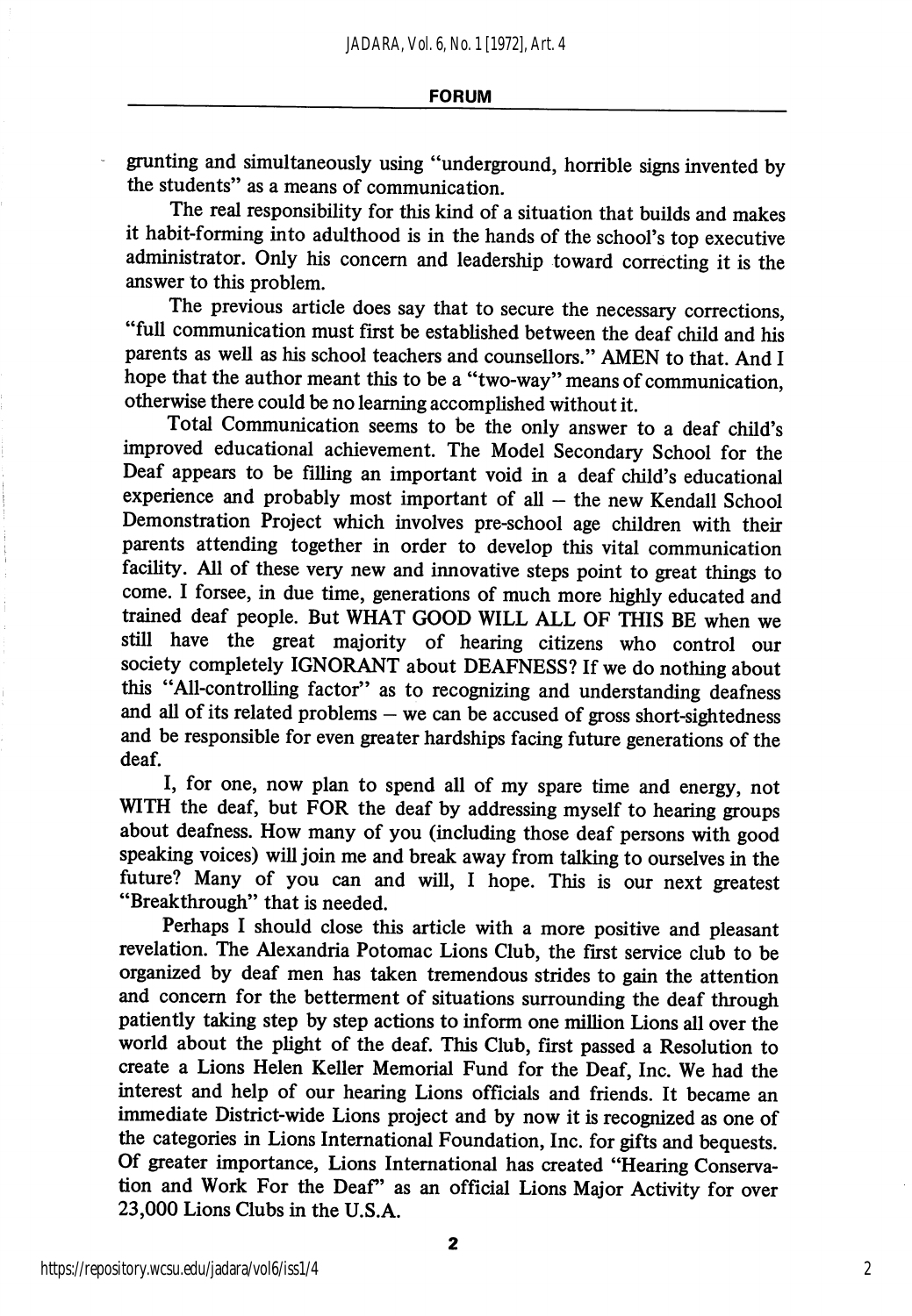#### FORUM

What does all of this mean? It means the beginning of that "breakthrough" to John Q. Public about deafness. The funds that will be forthcoming at an increasing rate will enable the Council (COSD) through the Helen Keller Memorial Fund for the Deaf, Inc. plus the Lions Foundation to prepare suitable and effective informational pamphlets. Specialized groups as well as the general public must be served.

It should be generally known that there are two other similar Lions Clubs with deaf members, one in Austin and the other in Dallas. More such Clubs could be organized on their own or at least join the ranks of an existing local Club by hearing and deaf staff members of State schools for the Deaf.

It will be some time before all 23,000 Lions Clubs of U.S.A. become aware and familiar with this new dimension of Service by Lionism. Perhaps you would like to assist us in spreading the good word by offering yourself as a program speaker about Deafness in general and then quote from this article the actions that Lions International has taken. KEEP ONE IMPORTANT fact in mind. Each Lions Club is completely autonomous. It may accept or reject any or all International suggestions. We must SELL the Services that Lions would be performing toward the betterment of the social and economic situations many of our deaf people must endure. The sale usually is made easier by stressing the fact that Lions would be performing a more complete and authentic tribute to the memory of Helen Keller by Serving the Deaf because she was both deaf and blind.

Finally, Helen Keller said in a speech she dehvered in London in 1933: "The problems of deafness are more complex, if not more important than those of blindness. Deafness is a much worse misfortune because of the loss of the most vital stimulus  $-$  the sound of the voice that brings language, sets thoughts astir, and helps us in the intellectual company of man."

Being the coordinator for all concerned with this important project, inquiries should be addressed to me at my home address as given below.

> Alfred Cranwill 5149 Hesperus Drive Columbia, Maryland 21043

DEAR EDITOR:

Two of the articles in Journal of Rehabilitation of the Deaf, V, 3 (January, 1972) bring to mind the jingoism of Rudyard Kipling:

3

Take up the White Man's burden— The savage wars of peace— Fill full the mouth of Famine

And bid the sickness cease;

And when your goal is nearest

The end for others sought.

Watch Sloth and Heathen Folly

Bring all your hope to naught.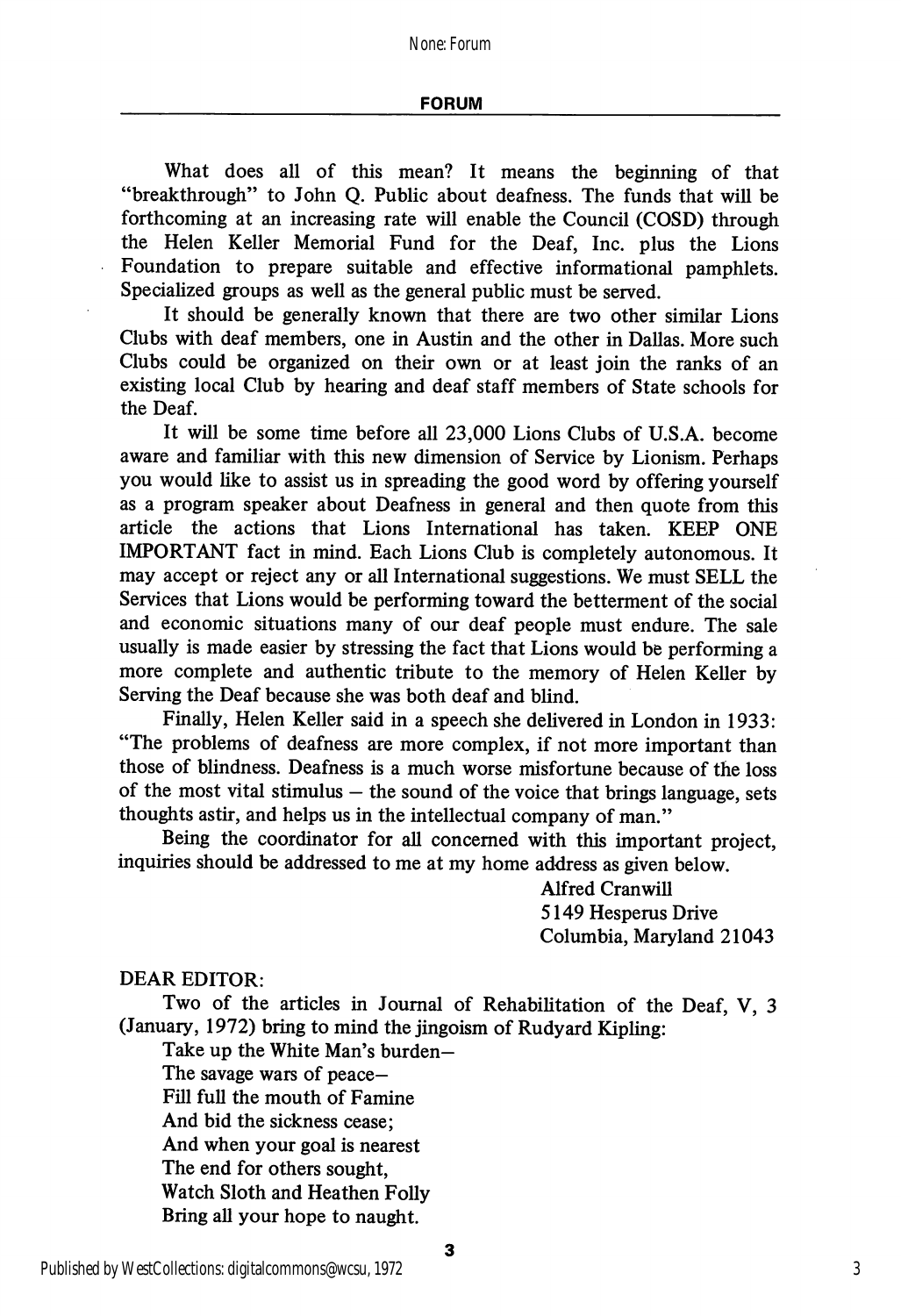#### FORUM

Is the "Hearing Man's Burden" still with us today?

The article, "Communication Accuracy in a Sign-Language Interpreta tion of a Group Test" describes a test on eight deaf and hard-of-hearing participants at a workshop in their ability to read simple questions rendered in American Sign Language. The author says:

... Reliance on a visual channel places deaf persons at a relative disadvantage, since environmental distractions may interrupt eye contact with the interpreter. Moreover, since the American Sign Language (ASL) has evolved primarily as a vehicle for informal social discourse, it may be poorly suited for formal presentations. Finally, ... Sign Language utterances structured so as to conform to English syntax may be frequently misunderstood by deaf persons who are more competent in ASL than they are in English (p. 30)

Participants were invited consultants and without "subnormal intel ligence." But then he says:

Nor can the results be explained by poor interpreting. A videotape record of the interpreter's performance was examined later by the experimenter and judged to be adequate based on his experience as a professional interpreter, (p. 42)

However, how can we be sure that the problem was not with the Interpreter? What words were fingerspelled in the test, and how were the other words signed? Just how was the "Sign Language structure patterned after an English original?" (p. 43)

The ten questions are somewhat tricky to render into the language of signs, and they may be interpreted very differently by different interpreters.

The author offers no solutions for the poor showing of the deaf participants, no methods in which a better score could have been made. Is it necessary for the deaf subjects to have scored so poorly? Only by knowing the method of interpreting the questions can we judge the validity of this experiment. Let's not decide so fast that ASL is less than suitable for formal presentations.

The "Hearing Man's Burden" is even more evident in the article, "Some Factors Contributing to the Deaf Adult's Poor Image," in the same issue. The paper is valuable in that it conveniently lists attributes of a deaf person's

 $\frac{1}{2}$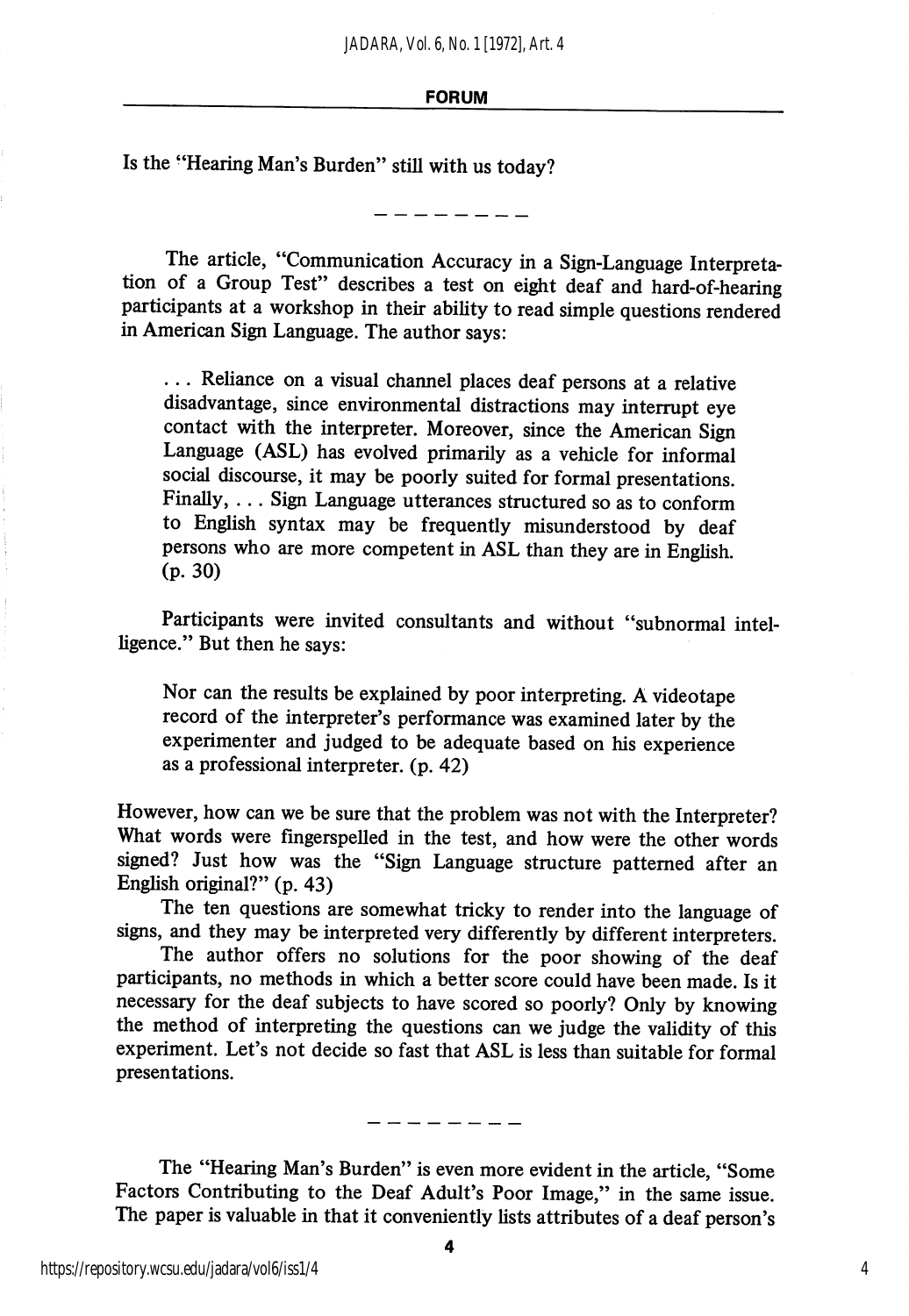personality which *might* be evident. It would serve as a useful introduction to a neophyte rehabilitation counselor.

But what bothers me, as a deaf person, is the negative attitude of the author. Twelve times he makes absolute statements-e.g., "Deaf people have developed these undesirable habits..." The statements which are qualified usually use such words as "many," "frequently," "often," "likely" and "even more so." We are given such statements as:

Because the deaf have never been taught so, they do not know that certain things are just not done. For instance, they do not think anything of asking people extremely personal questions.... They are never taught that age has its perogatives, and so they address their elders by their first names or even nicknames.... Many deaf boys have never learned about ordinary courtesies that are usually extended to the opposite sex. They often create a bad impression by their crude attitude toward women, (p. 30)

Unfortunately, the author does not discuss a reverse situation that is all too common: gratuituous advice given by hearing "experts" to deaf people. How many times have well-meaning speech therapists, teachers and other "experts" met deaf people at conventions or informal affairs and immediately conducted an unasked-for speech evaluation and correction session? "Extremely personal questions" these are. It's happened too often.

Most schools for the deaf and most rehabilitation agencies serving the deaf in this country have Boards of Directors composed entirely of hearing people. This, too, is "Hearing Man's Burden" thinking. The addition of well-qualified deaf people to such decision-making levels would vastly improve the quality of schools and agencies. But how many have taken this step? Not many.

Indeed, the author has a way of separating "the more ignorant deaf" from "the better educated deaf person." He uses the phrase, "the deaf" as a noun eleven times. All "the deaf" are persons. A small point? Perhaps, but at least in private we deaf people fed up with blanket statements about "the deaf," are beginning to use the phrase "the hearies".

The Hearing Man's Burden is not to loftily "Fill full the mouth of Famine and bid the sickness cease." Kipling spoke of "when your goal is nearest the end for others sought .. .." What about deaf people's goals, which may or may not coincide with hearies' goals?

It's a two-way problem, for respect is due to handicapped people, too. In one of the final paragraphs the author correctly points out the failures of parents, residential school counselors, teachers and rehabilitation counselors to foster a sense of responsibility in deaf children and youth. This only points out the necessity for the professional who wishes to work for deaf people, to understand the real life-situation that deafness causes. The grimaces, personal questions "undesirable attitudes," and seeming lack of